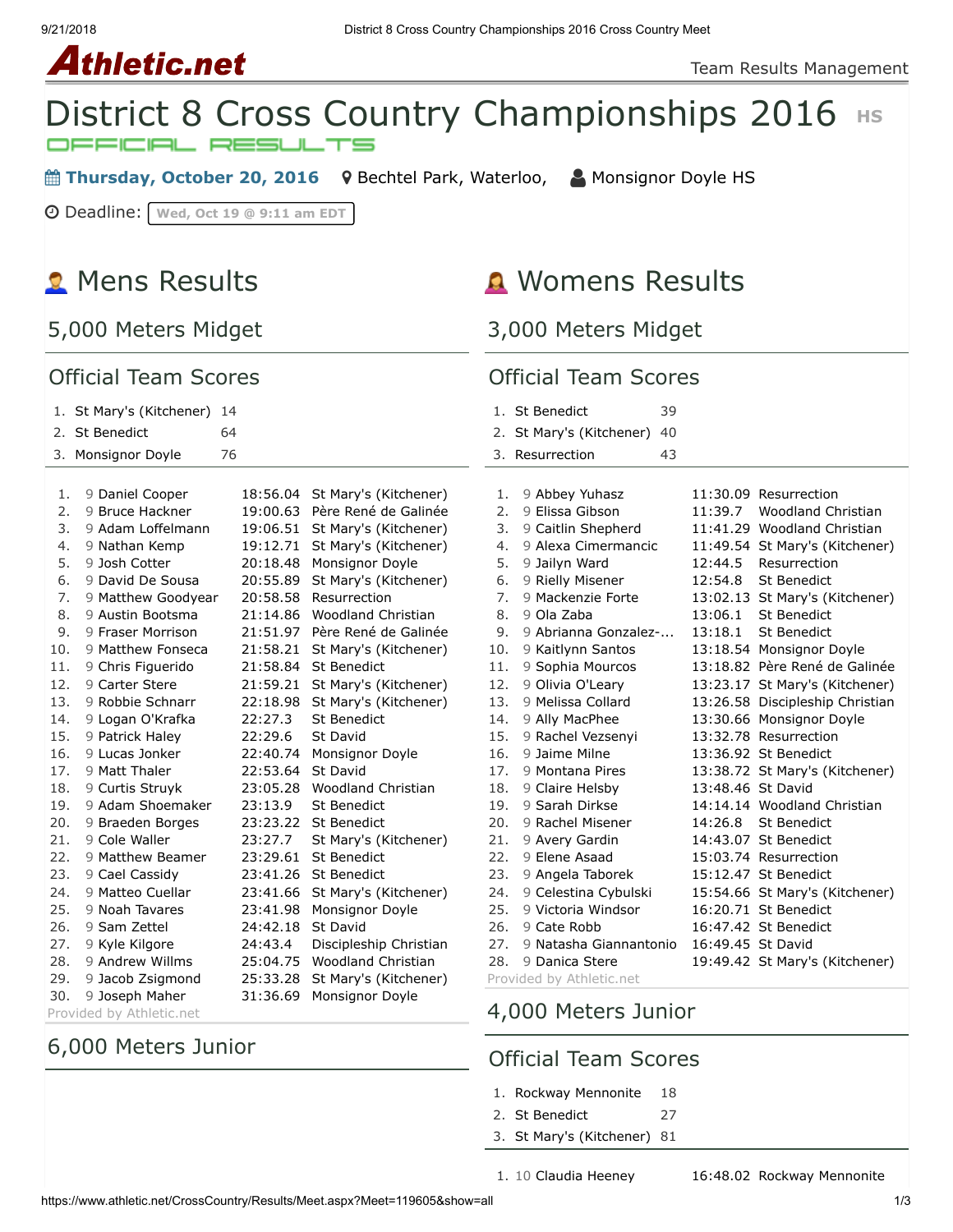9/21/2018 District 8 Cross Country Championships 2016 Cross Country Meet

| <b>Official Team Scores</b> |                          |    |          |                           |  |  |
|-----------------------------|--------------------------|----|----------|---------------------------|--|--|
|                             | 1. St Mary's (Kitchener) | 14 |          |                           |  |  |
| 2.                          | St Benedict              | 53 |          |                           |  |  |
| 3.                          | Resurrection             | 63 |          |                           |  |  |
| 4.                          | Rockway Mennonite        | 74 |          |                           |  |  |
|                             |                          |    |          |                           |  |  |
|                             | 1. 10 Foster Malleck     |    | 22:16.48 | St Mary's (Kitchener)     |  |  |
|                             | 2. 10 Kyle Bociort       |    | 23:27.35 | Père René de Galinée      |  |  |
|                             | 3. 10 Andrew Schipper    |    | 23:37.96 | St Mary's (Kitchener)     |  |  |
|                             | 4. 10 Joshua Jackson     |    | 24:38.92 | St Mary's (Kitchener)     |  |  |
|                             | 5. 10 Jackson Rice       |    | 24:43.6  | Resurrection              |  |  |
|                             | 6. 10 Ruairi Tiernan     |    | 24:53.57 | St Mary's (Kitchener)     |  |  |
|                             | 7. 10 Joel Ernst-Finnie  |    | 25:16.52 | St Mary's (Kitchener)     |  |  |
|                             | 8. 10 Noah Betik         |    | 25:57.98 | St David                  |  |  |
|                             | 9. 10 Liam Brown         |    | 26:13.79 | St Mary's (Kitchener)     |  |  |
|                             | 10. 10 Thomas Miedema    |    | 26:37.66 | <b>Woodland Christian</b> |  |  |
|                             | 11. 10 Adam Vieno        |    | 26:47.48 | <b>St Benedict</b>        |  |  |
|                             | 12. 10 Jason Gancena     |    | 27:02.55 | <b>St Benedict</b>        |  |  |
|                             | 13. 10 Ty Cowell         |    | 27:46.54 | Rockway Mennonite         |  |  |
|                             | 14. 10 Taylor Dottori    |    | 28:36.77 | St Benedict               |  |  |
|                             | 15. 10 Kaleb Felefele    |    | 29:17.05 | St Mary's (Kitchener)     |  |  |
|                             | 16. 10 Mathew Murphy     |    | 29:26    | <b>St Benedict</b>        |  |  |
|                             | 17. 10 Aden Cormier      |    | 29:45.49 | Resurrection              |  |  |
|                             | 18. 10 Andrew Willms     |    | 30:25.74 | Rockway Mennonite         |  |  |
|                             | 19. 10 Noah Albrecht     |    | 30:38.75 | Rockway Mennonite         |  |  |
|                             | 20. 10 Erich MacLean     |    | 31:40.34 | Resurrection              |  |  |
|                             | 21. 10 Kevin Gruber      |    | 31:44.5  | Resurrection              |  |  |
|                             | 22. 10 Daniel Escobar    |    | 32:47.93 | Resurrection              |  |  |
|                             | 23. 10 Carter Reid       |    | 33:37.28 | St Benedict               |  |  |
|                             | 24. 10 Luke Klassen      |    | 34:07.26 | Rockway Mennonite         |  |  |
| Provided by Athletic.net    |                          |    |          |                           |  |  |

# 7,000 Meters Senior

## Official Team Scores

| 1. St Benedict           | 30       |                       |
|--------------------------|----------|-----------------------|
| 2.<br>Resurrection       | 42       |                       |
| 3. Woodland Christian    | 54       |                       |
| 4. St Mary's (Kitchener) | 55       |                       |
| St David<br>5.           | 65       |                       |
| 6. Monsignor Doyle       | 120      |                       |
| 7. Rockway Mennonite     | 162      |                       |
|                          |          |                       |
| 1. 12 Greg Danayan       | 23:39.76 | St Benedict           |
| 2. 11 Marcus Kemp        | 23:51.97 | St Mary's (Kitchener) |
| 3. 12 Joseph De Sousa    | 25:29.64 | Monsignor Doyle       |
| 4. 12 Tyler Agocs        | 25:47.21 | Resurrection          |
| 5. 11 Fli Visscher       | 26:06.84 | Woodland Christian    |
| 6. 12 Nathaniel Wells    | 26:12.73 | St Benedict           |
| 7. 11 Ben Alvarez        | 26:42.4  | St David              |
| 8. 10 Jason Lowrie       | 26:45.2  | St Mary's (Kitchener) |
| 9. 12 Kyson Vi           | 27:00.11 | St Benedict           |
| 10. 11 David Boonstra    | 27:12.57 | Woodland Christian    |
| 11. 12 Ryan MacLean      | 27:38.41 | Resurrection          |
| 12. 11 Tyson Augusto     | 27:38.67 | Resurrection          |
| 13. 11 Michael Haffey    | 28:04.89 | Père René de Galinée  |
| 14. 12 Devaughn Channer  | 28:07.72 | St Benedict           |
| 15. 11 Memo Vargas       | 28:15.8  | Resurrection          |
| 16. 11 Chris Storer      | 28:26.93 | Resurrection          |

| 2. 10 Nikki Soares         |                   | 16:52.12 St Benedict           |
|----------------------------|-------------------|--------------------------------|
| 3. 10 Tessa Hedrick        |                   | 16:56.66 Rockway Mennonite     |
| 4. 10 Kaitlyn Fabian       |                   | 17:04.25 Rockway Mennonite     |
| 5. 10 Faith Nieson         |                   | 17:13.84 St Benedict           |
| 6. 10 Kaitlyn Hunter       | 17:29.6           | Resurrection                   |
| 7. 10 Antionette Ramgolam  |                   | 18:38.39 Monsignor Doyle       |
| 8. 10 Bethany Lewis        | 19:00.3           | St Benedict                    |
| 9. 10 Cristy Argueta       |                   | 19:05.5 Resurrection           |
| 10. 10 Sophia Heidebrecht  | 19:05.8           | Rockway Mennonite              |
| 11. 10 Anya Fieguth        | 19:08.1           | Rockway Mennonite              |
| 12. 10 Kyanna Vi           |                   | 19:13.81 St Benedict           |
| 13. 10 Hannah Lee          |                   | 19:28.03 St Benedict           |
| 14. 10 Alyssa Fonseca      |                   | 19:50.54 St Mary's (Kitchener) |
| 15. 10 Marguerite Leadbea  |                   | 20:12.09 St Benedict           |
| 16. 10 Natalie Davidson    |                   | 20:23.56 St Benedict           |
| 17. 10 Kirby Svorkdal      | 21:19.6           | Rockway Mennonite              |
| 18. 10 Maddison DeSousa    | 21:48.3           | St Benedict                    |
| 19. 10 Stefanie Castelbla  |                   | 22:14.76 St Benedict           |
| 20. 10 Juliana Hennessey   |                   | 22:55.03 St Benedict           |
| 21. 10 Avery Bate          | 23:34.1           | St Mary's (Kitchener)          |
| 22. 10 Savanah Callery     | 23:48.7           | St Mary's (Kitchener)          |
| 23. 10 Jessica Wormald     | 24:49.43 St David |                                |
| 24. 10 Adina Bekru         |                   | 26:47.03 St Mary's (Kitchener) |
| 25. 10 MacKenzie Donaldson | 27:31             | Resurrection                   |
| 26. 10 Ashley Holman       |                   | 28:51.72 St Benedict           |

Provided by Athletic.net

# 5,000 Meters Senior

## Official Team Scores

| 1. St Benedict  | 19 |  |
|-----------------|----|--|
| 2. Resurrection | 25 |  |

|  | 1. 12 Sevanne Ghazarian   |                   | 18:28.31 St Benedict          |
|--|---------------------------|-------------------|-------------------------------|
|  | 2. 11 Eliza Smith         |                   | 20:34.96 Resurrection         |
|  | 3. 12 Kennedy Bourque     | 20:46.98 St David |                               |
|  | 4. 11 Hope Harnack        |                   | 20:53.53 St Benedict          |
|  | 5. 12 Emily Soares        |                   | 21:01.55 St Benedict          |
|  | 6. 11 Kara Hughes         |                   | 21:04.34 Resurrection         |
|  | 7. 11 Morgan Riddell      |                   | 21:36.63 Resurrection         |
|  | 8. 12 Gabrielle Starodub  |                   | 22:37.2 St Mary's (Kitchener) |
|  | 9. 12 Sarah Joseph        | 22:58.3           | <b>St Benedict</b>            |
|  | 10. 12 Olya Jaworsky      |                   | 23:48.51 Resurrection         |
|  | 11. 12 Tiarra Ward        |                   | 23:56.22 Rockway Mennonite    |
|  | 12. 12 Hana Vezsenyi      |                   | 24:21.79 Resurrection         |
|  | 13. 12 Sophie Rebelo      |                   | 24:28.97 Monsignor Doyle      |
|  | 14. 12 Elhana Dyck        |                   | 24:44.06 Rockway Mennonite    |
|  | 15. 12 Leah Ritchie       |                   | 25:15.52 St Benedict          |
|  | 16. 12 Veronica Reyes     |                   | 25:19.82 Woodland Christian   |
|  | 17. 12 Renee Hesselink    |                   | 25:45.53 Woodland Christian   |
|  | 18. 12 Madelyn Smith      |                   | 26:14.14 Resurrection         |
|  | 19. 11 Erica Brobbel      |                   | 26:25.51 St Benedict          |
|  | 20. 12 Dominique Morrison |                   | 26:56.66 Père René de Galinée |
|  | 21. 12 Makayla Pearl      |                   | 27:02.08 St Benedict          |
|  | 22. 12 Emma Morrissey     | 27:04.2           | Resurrection                  |
|  | 23. 12 Mary Stuart        |                   | 27:05.75 Père René de Galinée |
|  | 24. 12 Lindsay Wilson     |                   | 27:23.27 Monsignor Doyle      |
|  | 25. 11 Alex Thaler        | 27:41.53 St David |                               |
|  | 26. 11 Lorraine Roy       |                   | 28:04.72 Resurrection         |
|  | 27. 11 Alina Martinez     |                   | 28:18.45 Père René de Galinée |
|  | 28. 12 Kelly Koetsier     |                   | 28:33.59 Woodland Christian   |
|  | 29. 12 Ariana Mota        |                   | 28:34.09 Monsignor Doyle      |
|  |                           |                   |                               |

https://www.athletic.net/CrossCountry/Results/Meet.aspx?Meet=119605&show=all 2/3